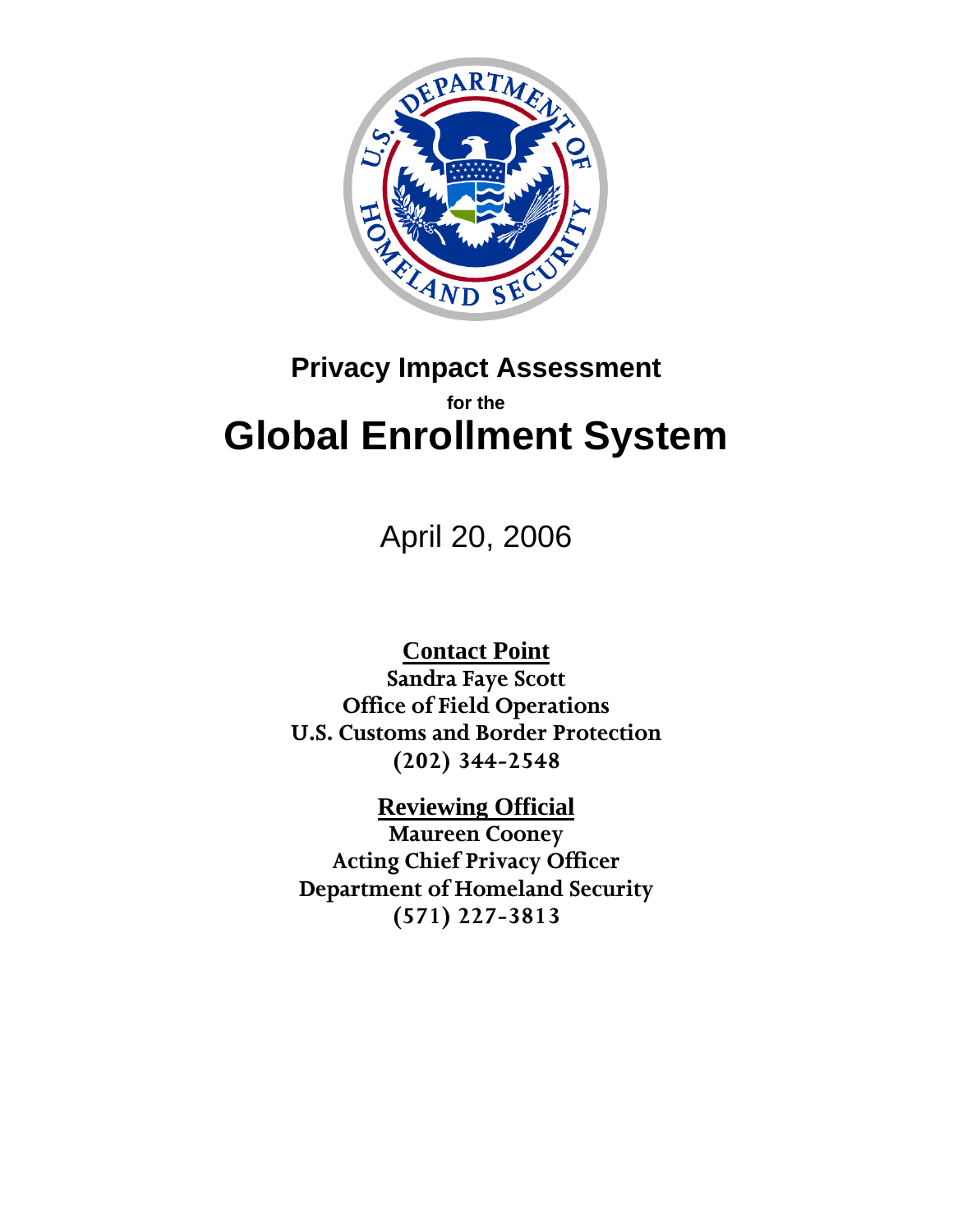

## **Introduction**

The Global Enrollment System (GES) is an information technology (IT) system that consolidates the enrollment and vetting processes for individuals who voluntarily exchange personally identifiable information in return for expedited transit at U.S. border entry points.

U.S. Customs and Border Protection (CBP), a bureau within the Department of Homeland Security (DHS), currently operates different "trusted traveler" programs<sup>1</sup> at designated border ports of entry to expedite the processing of pre-approved, international, low-risk travelers effectively and efficiently through the border. (*see*, Appendix 1 for a list of existing trusted traveler programs). Several of the identified "trusted traveler" programs predate the creation of DHS and CBP and were designed and implemented by predecessor agencies such as the Immigration and Naturalization Service (INS) and the U.S. Customs Service. As a result, the biographical and biometric data currently collected from applicants and participants in the programs are stored through the use of localized application/enrollment processes and several stand-alone, port of entry level databases.<sup>2</sup> As these programs all essentially conduct application, enrollment, and background checks in similar fashions, CBP has developed a single, consolidated, and more efficient national approach to support each of these programs, which adopts the Global Enrollment System (GES) name, nationally.

CBP is in the process both of re-designing the IT system architecture for the existing trusted traveler programs, and designing additional programs. This PIA covers both the re-design of the architecture of the existing trusted traveler programs in order to consolidate the programs into the national GES system, and the addition of two new trusted traveler programs:

- Enrollment system for low-risk, international air passengers traveling through John F. Kennedy Int'l (JFK) Airport in Jamaica, New York, Houston Intercontinental Airport, Houston, Texas, and Washington Dulles International Airport, Dulles, Virginia, and
- Small Boat Reporting for low-risk owners and operators of private or pleasure craft.

This Privacy Impact Assessment (PIA) will be updated as new programs are added to GES.

CBP will combine all of the port of entry GES databases into one fully integrated GES system. The integrated version of GES will contain the same data as the local information structure that currently support the existing trusted traveler programs; the only difference is that the data will reside in one place and access to the information will be controlled through headquarters. The single, integrated GES will be the backbone IT system to support all CBP trusted traveler programs and will be scalable to incorporate any future DHS-wide approach. This consolidated GES system will provide CBP with the ability to centralize many of the application and enrollment functions of

 $\overline{a}$ <sup>1</sup> Use of the term "trusted traveler" program(s) in this document is meant to also encompass and include all programs designated by DHS and/or CBP as either "registered traveler" or "trusted traveler" programs. "Trusted traveler" and "registered traveler" programs typically require the same or similar types of personnel information to be submitted by an individual; the difference between the types of programs is the greater level of vetting and screening performed upon participants in "trusted traveler" programs.

<sup>&</sup>lt;sup>2</sup> The System of Records Notice for this precursor system was published by the former INS at 62 FR 11919. This system was also referred to as the Global Enrollment System. Under CBP/DHS, the local GES system of records is being updated to reflect the expansion and enhancement of the now national GES.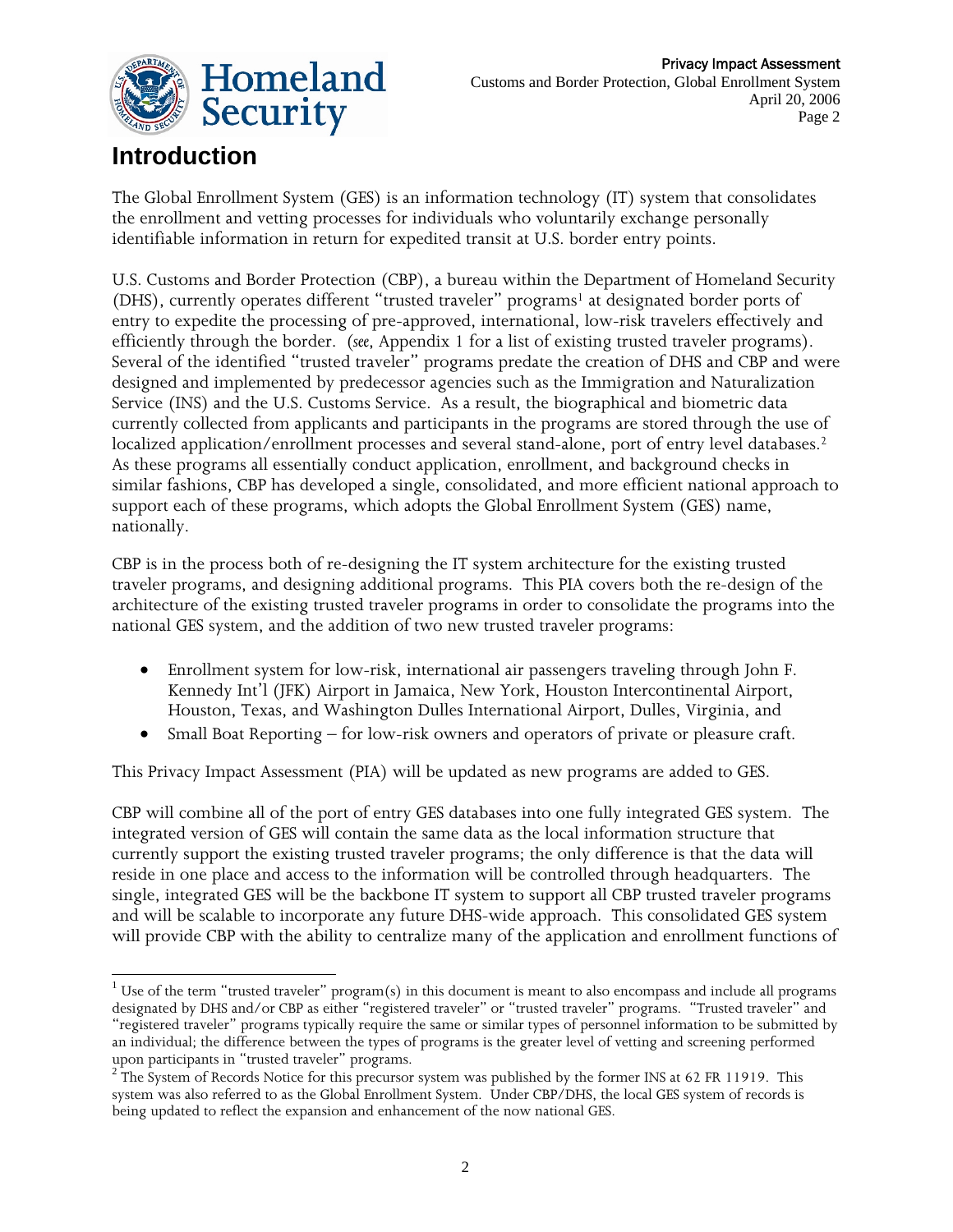

both existing and future "trusted traveler" programs and standardize the risk assessment processes for the programs, to offer a more efficient approach in the administration of these programs.

Current members of the trusted traveler programs will not see a change in the functioning of the program because of the consolidation of the registration information and process within the integrated GES system. GES will allow CBP/DHS to offer expanded membership opportunities into other programs without having to collect redundant data and re-vet applicants. For instance: a NEXUS Highway member will be able to apply for NEXUS Air generally without having to resubmit his or her application data and be re-vetted, as is currently the case due to the "stand alone" features of the current programs. A member of one program will simply indicate his/her desire to be considered as an applicant for another program, permitting use of the same personal information for consideration under another program's criteria.

An authorized user of the integrated GES system will have access to the information submitted by all enrolled travelers from all trusted traveler programs, regardless of where in the country the traveler is enrolled in the program. This national access within CBP will permit CBP Officers to clear trusted travelers at ports other than the port where the traveler first enrolled. As GES expands, this national access, internal to CBP, will permit more expeditious clearance for an enrolled traveler, even at ports where the particular trusted traveler program is not operational, because access to the information can still assist CBP in clearing the traveler.

The current GES systems support about 200,000 enrollees, with a projected 3 million enrolled by the end of the 10-year operational lifecycle for all programs. The integrated GES provides a scalable enrollment processing infrastructure supporting:

- enrollment application data capture;
- storage and retrieval;
- applicant biographic and biometric data capture;
- applicant vetting via interfaces to law enforcement data systems;
- issuance of enrollee identification cards and devices;
- validation of traveler enrollment and law enforcement status for border crossings and airplane boarding; and
- capture, storage and retrieval of border crossing event records.

As designed, a managed service provider (MSP) (a company contracted by the Government to provide the described services) is employed on a transaction-level basis to capture application data and serve as a fiscal intermediary for processing program fees. The MSP serves as an initial clearinghouse for applications and does not have further access to system data once the application data has been inputted. Following routine spot checks by the MSP to ensure data accuracy, the application data is destroyed and the MSP retains no access to the application data. All vetting, the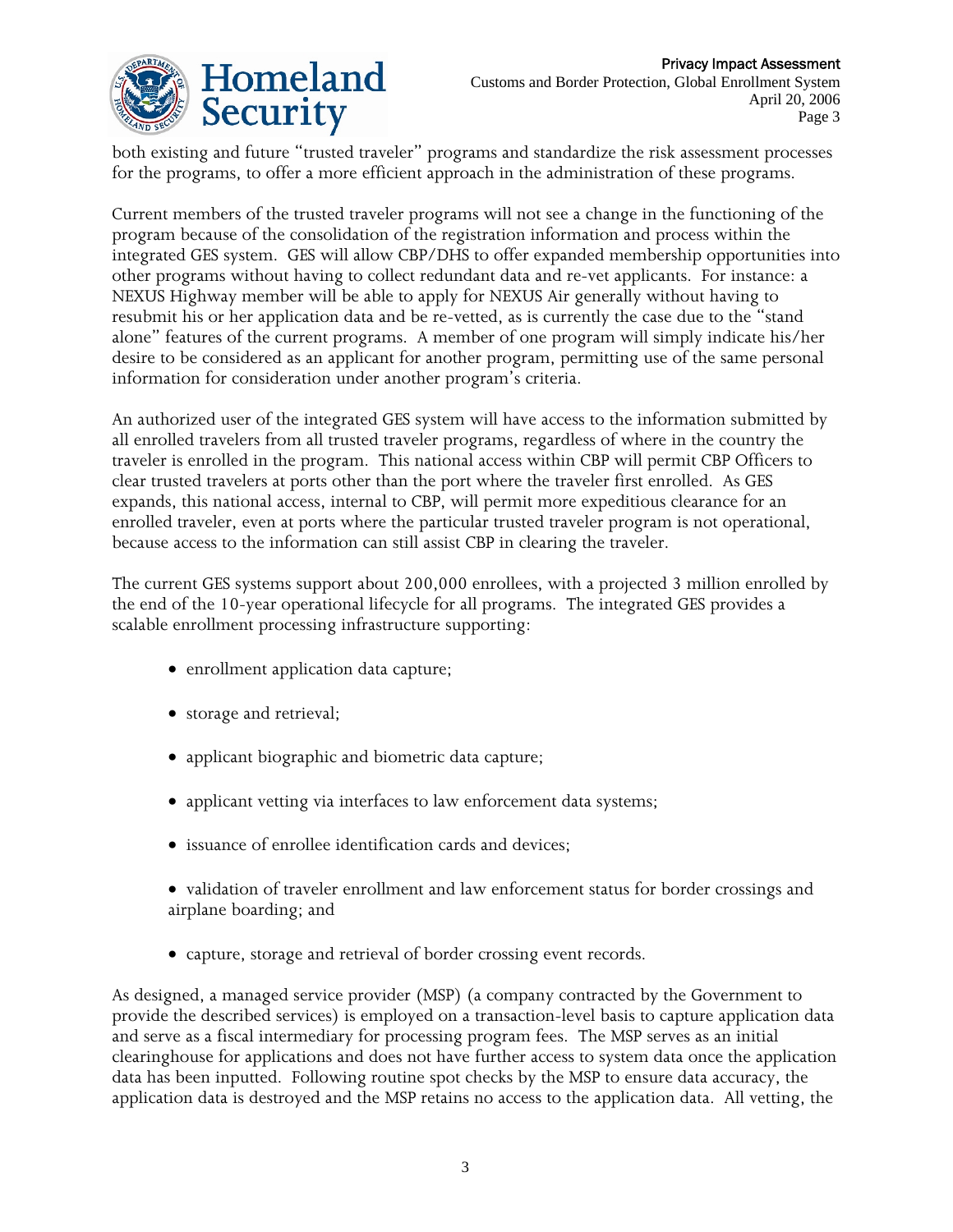

process of clearing applicants through background checks, will continue to be performed by government personnel, but the application, enrollment and vetting processes will be standardized and centralized.

Currently, system requirements have been completed by CBP's Office of Information Technology (OIT) to support GES as an enterprise-wide capability and have been published in the "DHS Enrollment System (ES) Functional and Users Requirements Document" delivered December 2004.

Trusted Traveler programs have existed for many years with no real changes. They are covered by the Global Enrollment System of Records Notice of the former Immigration and Naturalization Service (INS) in 1997 (62 FR 11919, March 13, 1997). Since the system predated the E-Government Act of 2002 and no substantial changes were made to the system thereafter, no Privacy Impact Assessment regarding GES has yet been published. Given the departmental reorganization pursuant to the Homeland Security Act of 2002 and CBP's plan to integrate the local GES enrollment systems into a networked database for all CBP trusted traveler programs, DHS deemed it appropriate for a Privacy Impact Assessment to now be completed in accordance with the guidance issued by the Office of Management and Budget (OMB) on September 26, 2003.

A revised Privacy Act System of Records Notice for GES will also be published in conjunction with this PIA to reflect structural changes in the system resulting from the government reorganization under the Homeland Security Act. As part of that reorganization, certain biometric information that would have been maintained in GES will be collected and maintained in the DHS Automated Biometric Identification System (IDENT) to minimize the redundant collection of this information in conjunction with the U.S. Visitor and Immigrant Status Indicator Technology (US-VISIT) program. An update of the IDENT SORN **DHS/ICE-CBP-CIS-001,** is also being published in conjunction with this PIA. This Privacy Impact Assessment is published in an effort to address any privacy concerns associated with GES and will be updated to reflect any future changes to the system.

## Section 1 – The Data and its Purposes

### 1.1 What information is to be collected (e.g., nature and source)?

Participation in the trusted traveler programs is completely voluntary, and the applicants agree to provide personal biographical and biometric data for the purposes of conducting law enforcement based background checks and criminal history checks by officers of CBP to determine their "lowrisk" status. In return, the traveler is often provided expedited (and where logistically feasible, exclusive) processing through the border. The traveler information collected and used to support enrollment in a trusted traveler program is similar to the routine information travelers provide each time they enter the U.S. By collecting it in advance and fixing the passenger's identity (through biometrics) to that set of data, CBP can use the results of the advanced inspection through the application/enrollment process to expedite the passenger's admission to the United States each time they enter.

Information will be collected through each of the trusted traveler programs and be added into GES and IDENT. GES will maintain the majority of the enrollment data for the programs. This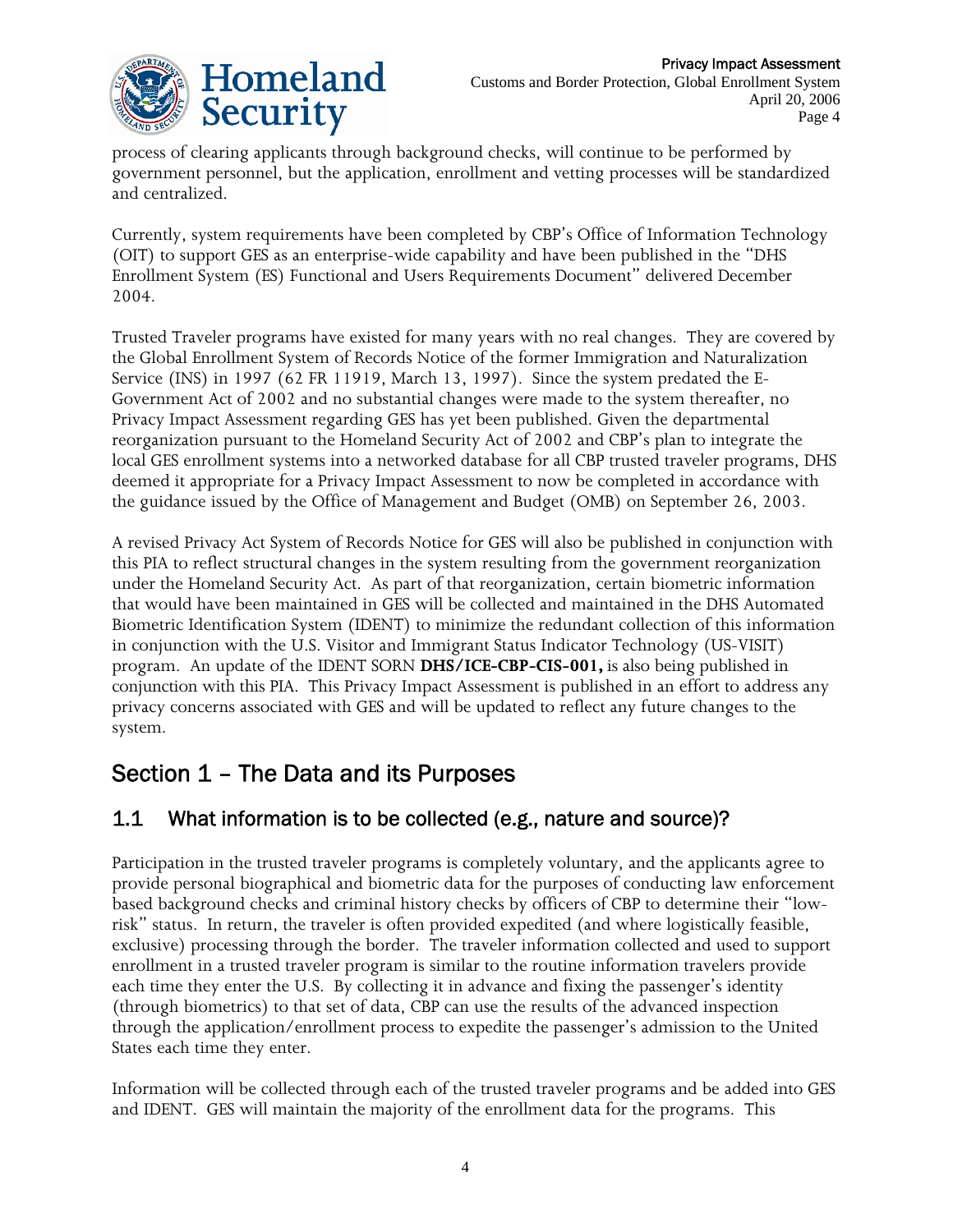

information includes the application data (biographic data), biometric data collected from the applicants (exclusive of fingerprints), results of the background check performed, and border crossing information.

IDENT will maintain fingerprints, both two prints from each border crossing and ten prints from the initial vetting process, limited identity information (name and birth date), and border crossing information. This information will be designated as GES data in the IDENT database in order to be easily distinguishable from non-GES data stored in IDENT. This designation will allow CBP to limit access in accordance with mission responsibilities.

#### *The application:*

 $\overline{a}$ 

Each trusted traveler program collects data either by utilizing an OMB approved application form based upon the original Immigration and Naturalization Service (INS) Form I-823, or by receiving a data transfer from the Canadian Border Services Agency (CBSA), the Canadian government agency that collects the information directly from the applicants in accordance with Canadian law3. Although all versions of the I-823 collect a majority of the same data elements, separate versions have received approval by OMB (and been issued a distinct form number) to reflect both the identity of the particular program and the separate timeframe in which each program was created. Both the low-risk passenger enrollment system and the Small Boat Reporting Program have received OMB approval for their individual collections of information. (*see*, Appendix 2 for a list of programs and their respective forms). During the pilot phase of both low-risk enrollment system and the Small Boat Reporting Program, and for a period of time thereafter, the various versions of the I-823 will continue to be used for all of the programs.

All applicants for trusted traveler programs will submit the applicable form for the program(s) for which they wish to apply (hereinafter described as the "applicable trusted traveler application form"), as well as the required travel documents (such as a U.S. passport or foreign passport and appropriate visa) to the requested trusted traveler program processing location.Depending on the particular application and requirements of the individual program, the applicable form collects of the following personal information: full name, place and date of birth, sex, address(es), telephone number(s), country of citizenship, alien registration number (if applicable), biometric data (such as fingerprints and photograph), driver's license number and issuing state or province, the make, model, color, year, license number and license issuing state or province of the applicant's vehicle, the flag and home port (where the vessel is foreign flagged), name, registration number and registration issuing state or province of the applicant's vessel, the name and address of the vehicle's or vessel's registered owner if different from the applicant, and the amount of fee paid, when applicable, based on requirements.

Biographic data and digital photographs already resident in the local databases for older trusted traveler programs will be placed into the national GES system and any biometric information will be placed in the IDENT system. Prior to placing data from local databases into the national systems, CBP will validate the information contained in the local databases by comparing and cross referencing data from the local databases with information contained in the national law

 $3$  Unlike the other trusted traveler programs, the NEXUS programs are jointly administered by CBP and the CBSA. Applicants submit application information directly to the CBSA initially and then the information is passed to CBP. In the future, as other bilateral agreements are reached for international participation in US PASS, a similar application sharing process may be instituted with other countries.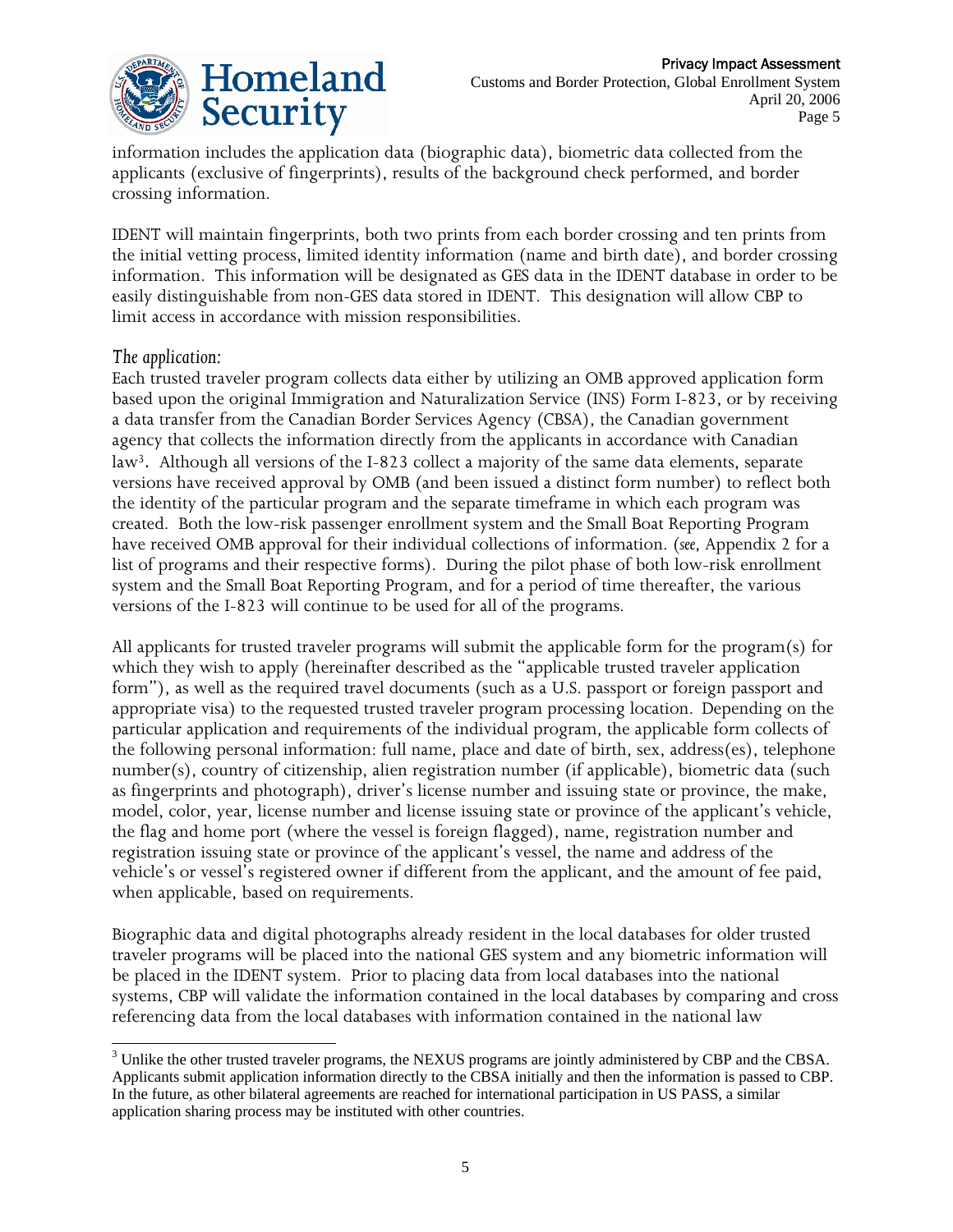

enforcement databases used to vet applicants. Once the data has been vetted, it will be placed in the national system. Upon completion of the transfer of data out of the local systems, those systems will be decommissioned and any remaining data will be destroyed.

#### *The biometric data:*

GES maintains full biographic information collected from trusted traveler applicants, and biometric information, consisting of a digital photograph. GES will not maintain fingerprints.

IDENT maintains ten fingerprints for initial vetting, two fingerprints from each border crossing, and limited biographic information, name and birth date, which will be used to identify those fingerprints. The ten fingerprints are sent to the FBI for vetting purposes to check against law enforcement databases, and are not maintained by the FBI. As the traveler crosses the border at the port of entry, he/she provides two index fingerprints, typically at an automated machine, to verify that they are the same individual who was initially approved as a trusted traveler and enrolled in the program. IDENT maintains a record of every encounter during which an individual's two index fingerprints are submitted and compared with the two enrollment fingerprints already stored in the system. The record includes limited biographic data, the fingerprints, and the date, time and location of where the fingerprints were collected. Presently, the SENTRI Pedestrian and NEXUS Air programs use two fingerprints to validate identity. The low-risk enrollment system and the Small Boat Reporting Program will also use fingerprints to validate identity once they are established. In lieu of using fingerprints to validate identity, certain programs such as FAST and NEXUS Highway are employing RFID (Radio Frequency Identification) cards that provide the CBP Officer with identity information, including a digital photograph for those enrolled prior to arrival at the POE, which expedites clearance.

#### *Additional information:*

GES additionally contains the results of, and pointers to, vetting information from the enrollment process, as well as border crossing information. In the vetting process, the biometric information collected at enrollment (ten fingerprints) is compared with the data held in law enforcement databases to access the applicant's background and determine if he/she is "low risk".

The main database checked during the vetting process, before individuals will be enrolled in any trusted traveler program, is the Treasury Enforcement Communication System/Integrated Border Inspection System (TECS/IBIS). TECS/IBIS contains historical and enforcement data on travelers, and provides a gateway to other sources of data. These other sources include the Terrorist Screening Database (TSDB), FBI criminal history and National Crime Information Center (NCIC) outstanding wants/warrants, vehicle and driver's license-related data contained in National Law Enforcement Telecommunication System (NLETS), and Department of State alien records, lookouts, and status indicators.

An applicant's ten fingerprints are submitted to the FBI to correlate identity checks with criminal histories located in the Integrated Automated Fingerprint Identification System (IAFIS). Fingerprints are not maintained by the FBI. An applicant's two index fingerprints<sup>4</sup> are also submitted to the DHS Automated Biometric Identification System (IDENT) for the purpose of

l <sup>4</sup> In the future, IDENT will collect ten fingerprints from each person.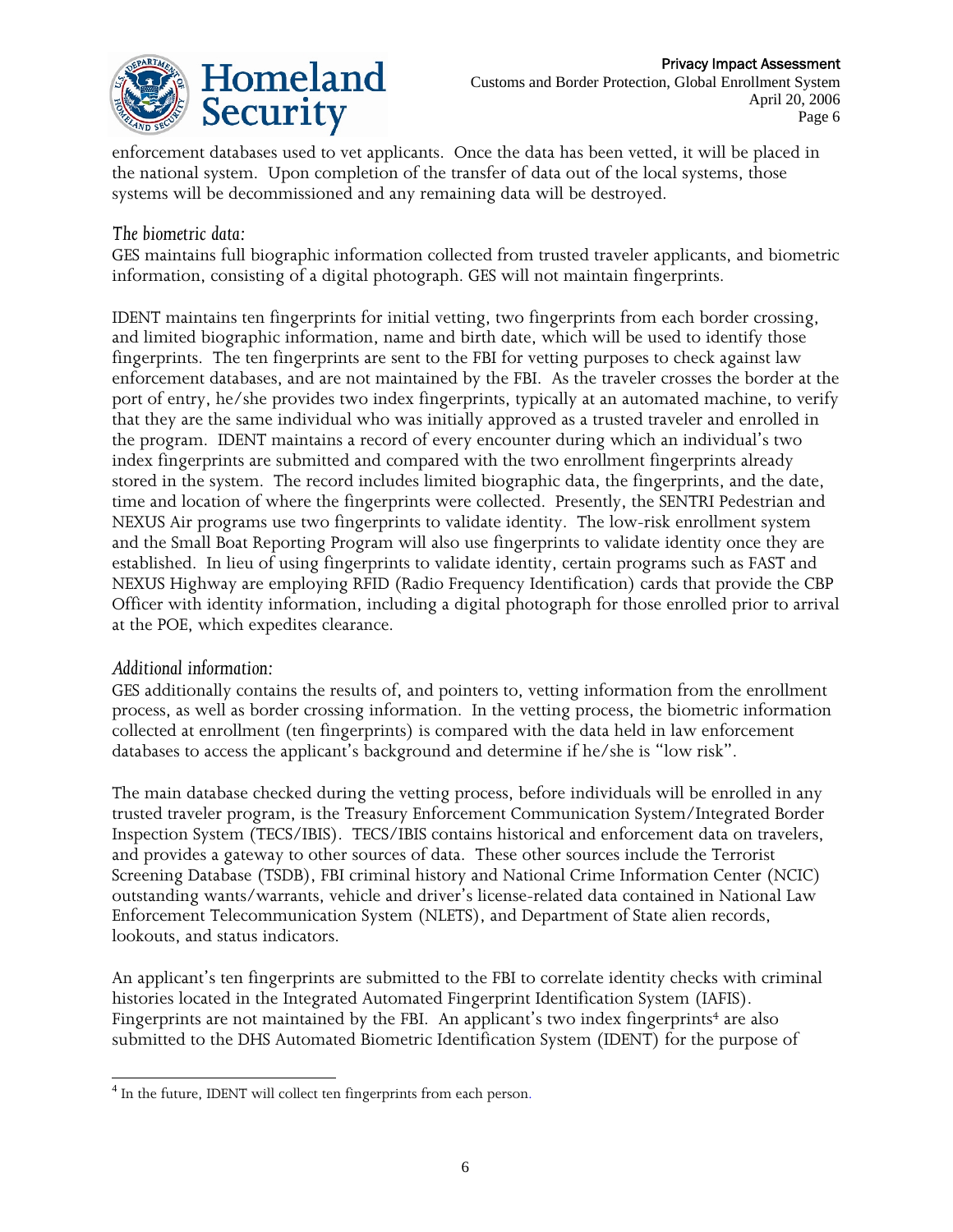

checking for any immigration related records on the person. The results of the background check, as well as any matching information and the final determination on membership (accepted or denied) is stored in GES, exclusively.

## 1.2 Why is the information being collected?

Information is being collected from voluntary applicants in order to assess whether the individuals are low risk travelers and, thus, eligible for enrollment in a GES-supported trusted traveler program. Persons eligible for the GES-supported trusted traveler programs include U.S. citizens, lawful permanent residents of the United States, and citizens of Mexico, Canada, and other nations who travel frequently to the United States. Non-U.S. citizens must have valid entry documents, be admissible to the United States, and demonstrate they are low risk travelers by providing certain documents called for by regulation (e.g., 8 CFR 235.7) in conjunction with a completed applicable trusted traveler application form for the desired program.

Much of the data collected in the application process is data that CBP Officers often already routinely encounter and utilize for official law enforcement and compliance purposes as provided for by their unique border security and search authority. By collecting and processing this passenger data in advance of travel, CBP seeks to offer expedited service for those travelers who elect to volunteer and are otherwise eligible to participate.

### 1.3 Is the information relevant and necessary to the purpose for which the system is being designed?

Yes. The biographical data and documentary travel data are required to ensure all applicants meet customs and immigration requirements and to assess whether an individual is appropriate for a given GES program. The biometric data is collected at enrollment and stored in both GES (digital photographs) and IDENT (two and ten fingerprints) for two primary reasons: to forward the information to the FBI for comparison with data contained in IAFIS and other law enforcement databases, and to establish the verification process of the identity of the trusted traveler, which will occur when the individual uses the designated program's alternative expedited processing lane at the time of travel (most times at an automated machine).

## 1.4 What is the intended use of the information?

The biographic and biometric information collected from each applicant is used and stored in GES and IDENT to help determine whether the applicant qualifies for enrollment as a low risk traveler in one or more of the trusted traveler programs. This information is checked against various Federal and State law enforcement databases before applicants are enrolled. Since border inspections are facilitated and streamlined for members of the programs, enrollment includes a detailed vetting process. In addition to using the information collected at enrollment to vet the applicant, the enrollment information may be accessed to verify identity, by CBP, as part of the operation of a particular trusted traveler program.

Trusted traveler program participants are told that they are also subject to random checks when using the GES specific travel lanes. Even though the low risk traveler is enrolled in a program, a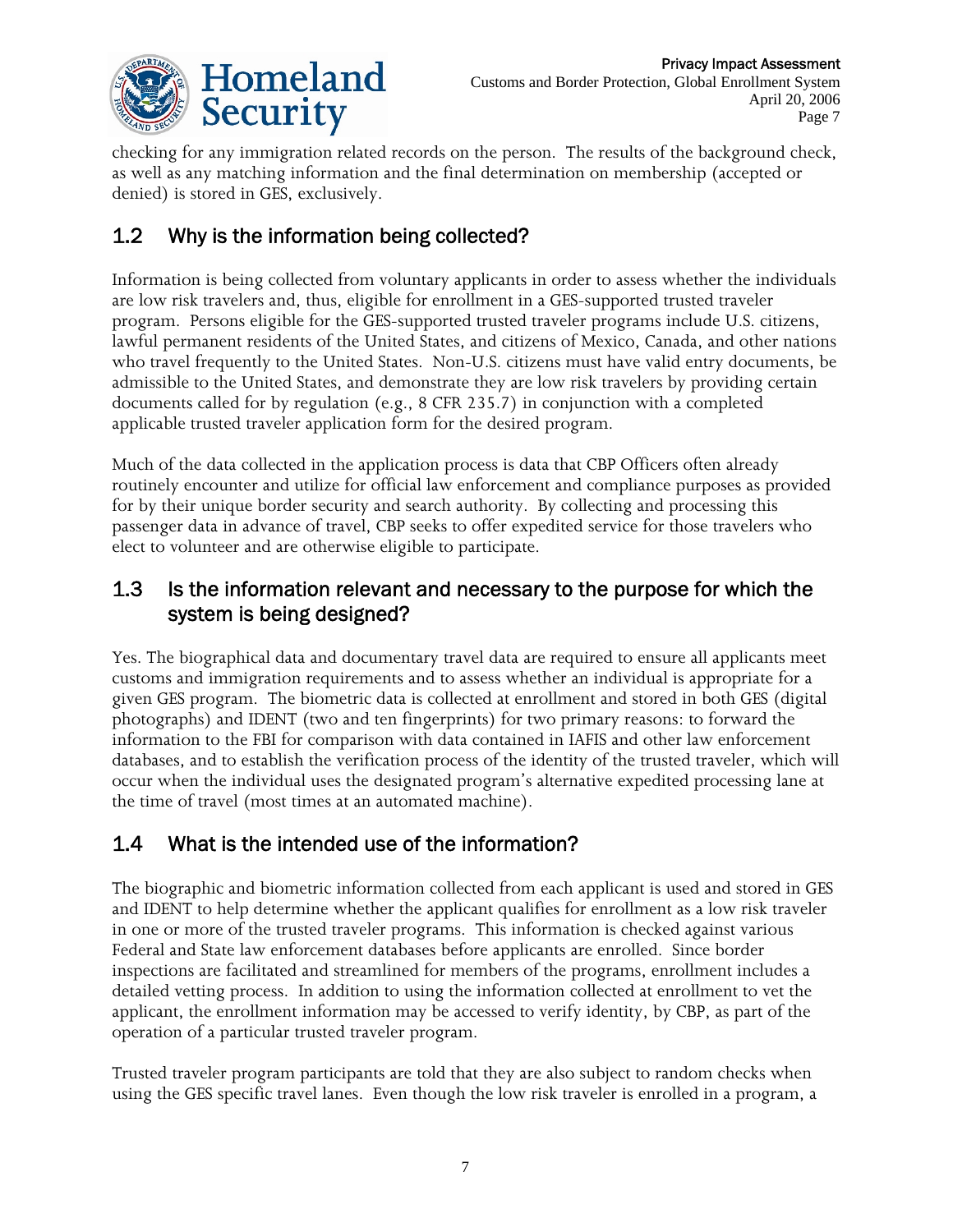

CBP Officer can conduct a random check at the time of entry. The random check can be either background or physical or both, indicating that it will proceed based on the progression of the secondary inspection. Such checks help to safeguard the lane's integrity. A participant found to be inadmissible when using the lanes will be processed in the same way as any other malefactor and their membership in the applicable trusted traveler program may be suspended or revoked.

### 1.5 What are the sources of the information in the system?

The sources for the information housed in GES and IDENT are the following: the applicantprepared applicable trusted traveler application form and supporting travel or other submitted documents, fingerprints collected from the applicant, digital photographs, the law enforcement databases used for vetting (TECS/IBIS, NCIC, NLETS, IAFIS, IDENT) and border crossing data collected from the traveler at time of travel.

### 1.6 Where and how are you acquiring the information?

The information is acquired as follows:

- Biographic information is obtained voluntarily from the applicant filling out and submitting the applicable trusted traveler application form, with supporting travel documents. This information in conjunction with any form of payment is forwarded to the MSP for entry into GES to create the traveler's account.
- Fingerprints are collected by a CBP Officer at the local enrollment center during the applicant's interview, which is conducted as part of the enrollment process. The full set of ten fingerprints is stored in IDENT with limited biographic information, name and date of birth and sent to, but not maintained by, the FBI for comparison with IAFIS. The two index fingerprints are collected during each border crossing and maintained in IDENT with limited identifying information.
- A digital photograph is taken by a CBP Officer during the same interview process at the local enrollment center.
- Queries to the law enforcement databases identified above are performed by CBP Officers at official CBP locations accessing the databases through the CBP secure data network.
- Border crossing records are created at the port of entry (POE) and stored in GES and if biometric information is taken, it is stored in IDENT every time the member uses the expedited processing lane at time of travel. Similarly, information collected by Canadian authorities as part of the NEXUS program is transmitted to and stored in GES as it is collected.

### 1.7 How will the information be checked for accuracy?

The initial application data is submitted by the applicant and is checked during the vetting process by CBP Officers who check multiple law enforcement databases (see Question 1 above). The data is verified again during the enrollment phase when the CBP Officer interviews the applicant to verify the applicant's information and travel documents. CBP also uses the interview to address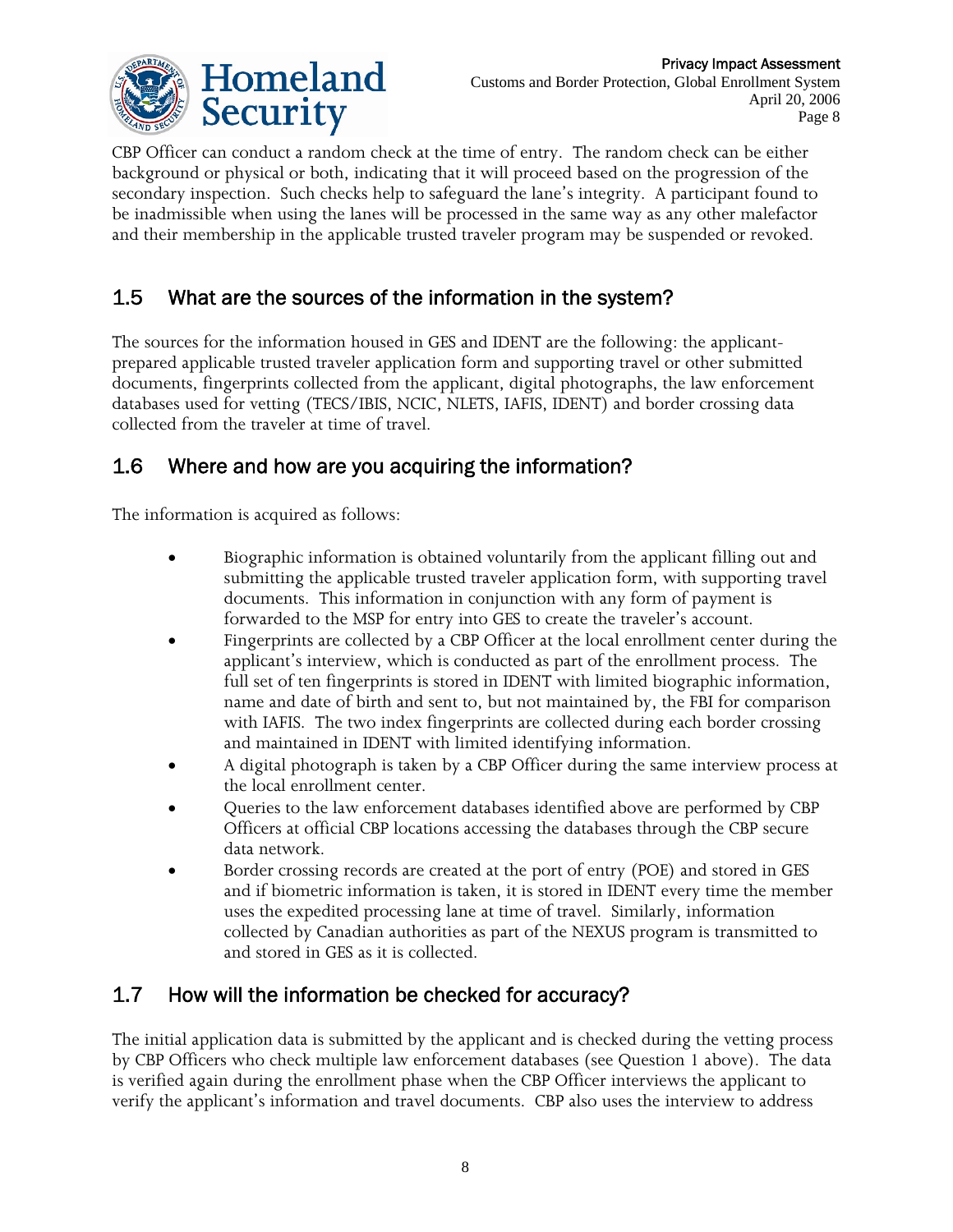

any discrepancies identified between the application data submitted by the applicant and the data entered into the system by the MSP.

Acceptance of an applicant for enrollment in a trusted traveler program will be based (partially) upon the results of searches of the various law enforcement databases identified above. If there are doubts as to whether an individual applying for the trusted traveler program is the same individual of record in a law enforcement database, or if that law enforcement database record's accuracy is questionable, CBP will utilize the personal interview, the complete application data, and/or offer the applicant an opportunity to reapply and clarify the potential inaccuracy to determine the validity and relevancy of the data. This is very similar to how CBP Officers process travelers each day to determine admissibility when encountering potential matches during routine searches of law enforcement databases.

### 1.8 Will the system derive new data or create previously unavailable data about an individual through aggregation from the information collected?

GES will create previously unavailable data concerning an individual through the process of determining whether or not the individual is found to be 'low risk' and accepted into a trusted traveler program or is denied admission. The review of biographic application data in GES and biometric information in IDENT, and the comparison of this information with other law enforcement databases, permit a CBP Officer to determine the relative risk level of the applicant and record whether or not the applicant is admitted into the trusted traveler program. While the biometric information and corresponding identifying biographic information in IDENT will not contain this newly derived or created information, there will be cross-references to the biographic and derived or created information in GES. As new trusted traveler programs are developed and new travelers are added to GES through various enrollment processes, the information and determinations will be input directly into the GES system.

In the cases where applicants are found to be "high risk" and denied entry into or removed from a trusted traveler program, GES will keep a record of the application data and the status of the application's approval or denial. IDENT will also maintain the biometrics and limited biographic information, but there will be no designation indicating status (low risk or high risk) within a trusted traveler program. With the exception of border crossing information for active accounts, GES will contain pointers to the vast majority of information that it cross-references against data that is already documented in the law enforcement databases. For instance, a person could be denied participation in NEXUS due to a previous smuggling related incident that was documented in TECS. Upon application to NEXUS, GES would identify that information in TECS forms the basis for the reason for the applicant's denial from the NEXUS program. The actual derogatory information will remain in TECS with a pointer in GES to provide the location of the necessary background information which supports the negative determination on program admissibility contained in GES.

GES will also collect border-crossing information on each trusted traveler every time he/she transits the border. IDENT will save and store the fingerprints as well as record the date, time and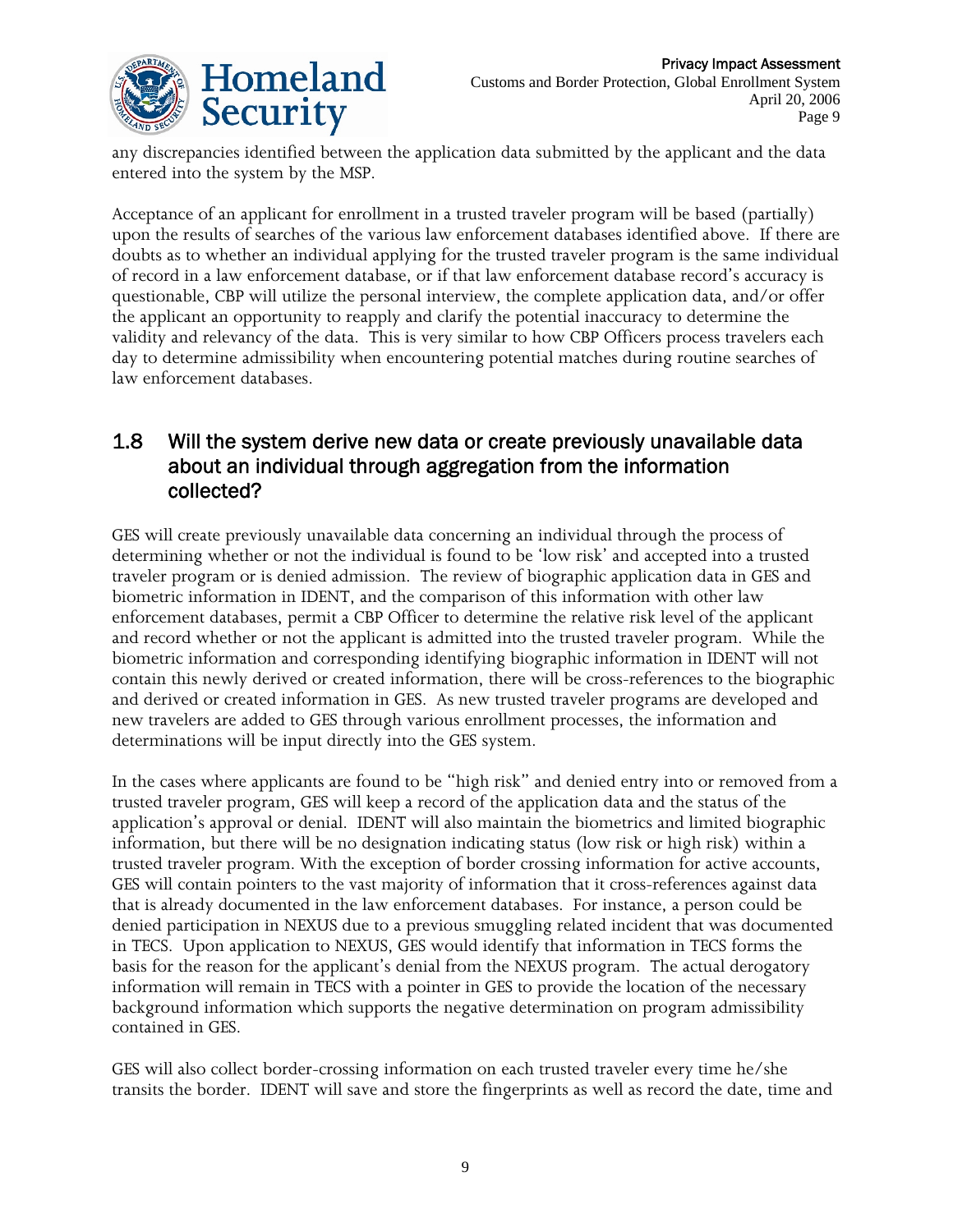

location every time a member's two index fingerprints are presented at the POE in the expedited processing lane.

### 1.9 Will the newly derived data be placed on the individual's record?

Newly derived data concerning whether or not an individual is a trusted traveler and that person's instances of transiting the border will be accessible directly when that individual's records are accessed. Separately in instances where information about an enrollee is discovered during vetting, the fact of the newly derived information about the enrollee's background, discovered during vetting, is returned from TECS. If a "hit" is made (where there is a match between the person queried and the record found in TECS), then the person's GES record will indicate that a "hit" was made and the location of the information appearing in TECS. The "hit" pointer will be stored in GES as part of the person's record. The actual hit information will remain in TECS. Access to both the indication of a "hit" in GES and to the actual information in TECS will be restricted to a select set of authorized users who are CBP Officers or Supervisors. Border transit records will be kept separately in GES as part of the member's record and may be made available to authorized GES users. Border crossing information is also stored in TECS.

### 1.10 Can CBP make new determinations, as a result of information supplied under the system, about an individual that otherwise would not be possible?

Yes. The new data can provide information demonstrating patterns of behavior in crossing the borders. Additionally, the TECS checks can provide information about the current criminal status of an individual. This is an essential feature of GES that will allow CBP to identify a traveler as "low-risk" to participate in a voluntary, trusted traveler program.

### 1.11 How will the newly derived data be verified for relevance and accuracy?

Mechanisms to check the accuracy of GES data are described in the answer to question 5 above. Enrollee information is provided to TECS for comparison at the time of vetting and if a CBP Officer finds a need to perform an enforcement check at the time of travel. However, GES does not have any mechanism to validate the accuracy of TECS data. The CBP Officer who receives the results of the comparison, determines the relevancy of the information provided and the appropriate course of action, based upon agency regulations and guidelines.

### 1.12 Are the data elements described in detail and documented? If yes, what is the name of the document?

Yes, the data elements are described in detail in the "DHS ES User Requirements and High-level Design Document V1.0 (Draft) December 2004."

## Section 2 – Redress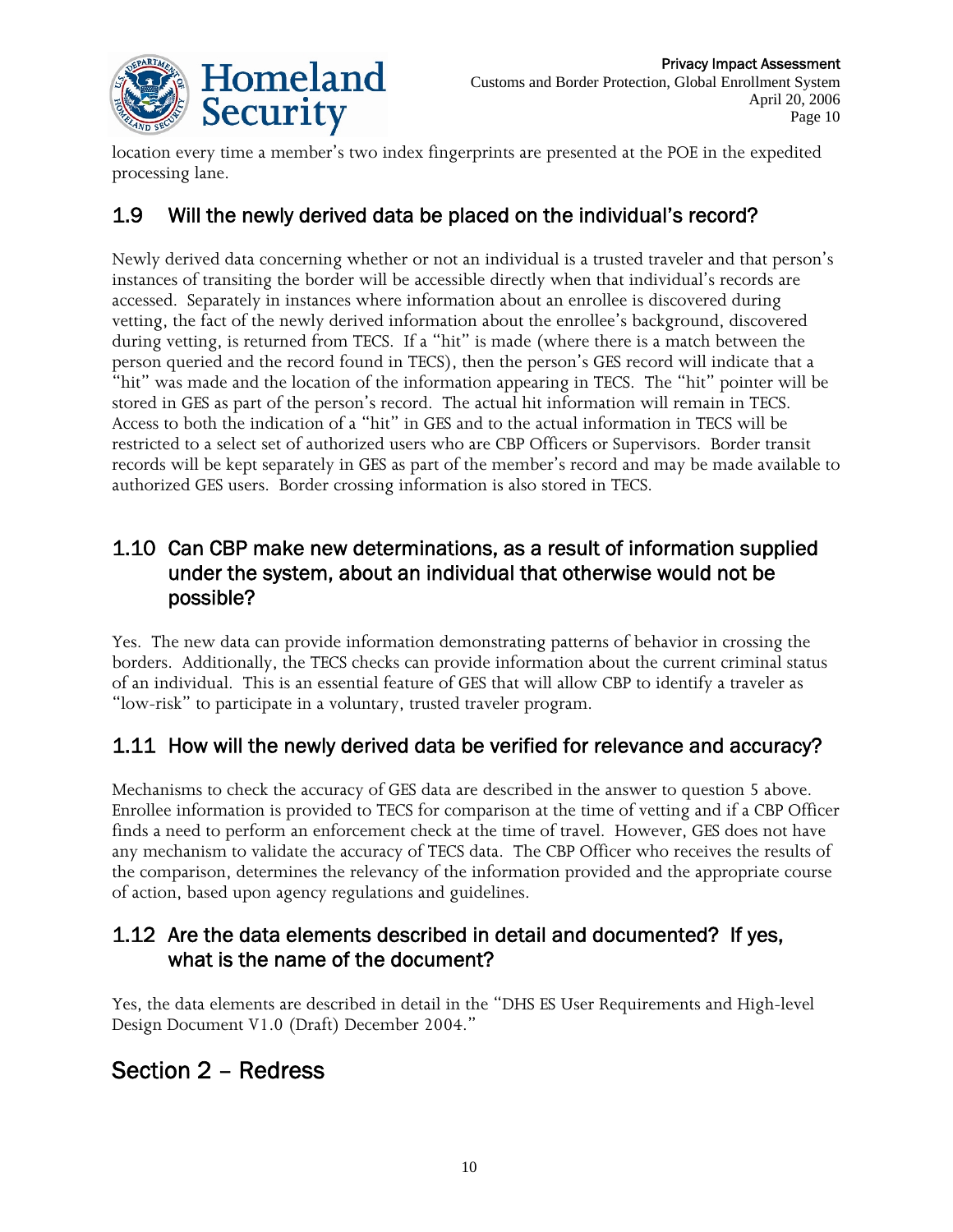

## 2.1 What opportunities do individuals have to decline to provide information?

The trusted traveler programs are all voluntary. In order to participate in a trusted traveler program, specific information is required. The programs will accommodate persons who volunteer to participate, who go through the several steps of the enrollment process, and who are found to meet the program's qualifications as low risk travelers. Individuals may decline to provide information requested by a particular program application or enrollment process, and thus, decline to participate in said program. However, in order to be a member of any of the trusted traveler programs, each individual must provide the required information for enrollment.

### 2.2 What opportunities do individuals have to consent to particular uses of the information?

Application for the programs will constitute consent. GES and IDENT data distribution and usage are subject to Privacy Act considerations.

### 2.3 How do individuals grant consent concerning how their information will be used or shared?

Application for the trusted traveler programs will constitute consent for use and sharing of the information as outlined in the System of Records Notice. GES and IDENT data distribution and usage are subject to Privacy Act considerations. In addition, the application form contains a Privacy Act Statement regarding the authority of CBP to collect the requested information and identifying the uses to which the information will be put.

### 2.4 What are the procedures for individuals to gain access to their own information?

To gain access to government-held information, an enrollee may request information about their records contained in GES and IDENT through procedures provided by the Freedom of Information Act (FOIA) (5 U.S.C. § 552) and the access provisions of the Privacy Act of 1974 (5 U.S.C. § 552a (d).

## 2.5 What are the procedures for correcting erroneous information?

Any participant who has reason to believe his/her GES information is incorrect should contact in writing CBP's Customer Satisfaction Unit, Office of Field Operations, U.S. Customs and Border Protection, 1300 Pennsylvania Avenue, N.W. (Room 5.5C), Washington, DC 20229, Fax: 202- 344-2791. The letter to CBP's Customer Satisfaction Unit should explain which information is erroneous and set forth the correct information.

# Section 3 – Access to the Data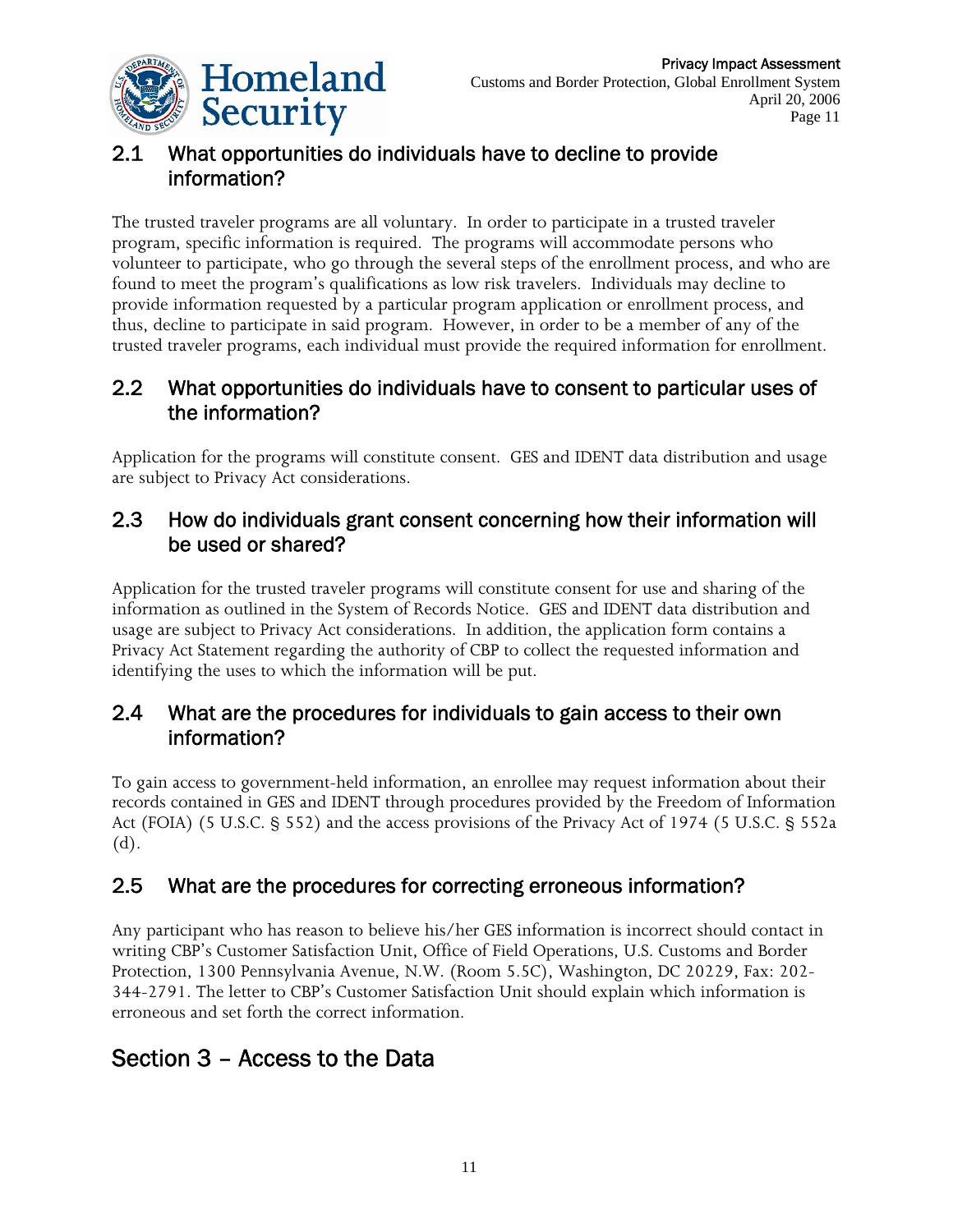

### 3.1 Who will have access to the data in the system (Users, Managers, System Administrators, Developers, Others) and is it documented?

CBP Supervisors, CBP Officers involved in the program management, system administrators, employees and supervisors of the MSP (only with respect to the information submitted as part of the application process), and Canadian Officers involved in the operation and administration of the NEXUS program (only with respect to the information pertaining to the NEXUS program) will have access to the GES data on an official need-to-know basis (as with any information CBP utilizes).

Similarly, DHS employees authorized to have access to IDENT will also have access to the corresponding cross-referenced or pointed to data identified as residing in GES. In both the instance of access to data in IDENT and data in GES, access by employees of DHS will be on an official need-to-know basis.

### 3.2 How will access to the data by a user be determined?

Access to the information within CBP is determined by the role prescribed for a given individual. For all programs administered solely by CBP, including the low-risk enrollment system and the Small Boat Reporting Program, the CBP Supervisory level will identify individuals and their respective roles with regards to the information. For the NEXUS programs, which are jointly administered by CBP and the CBSA, the CBSA supervisory level will identify individuals and their respective roles within that agency. Access to the data outside of CBP will be restricted to 'need to know' in accordance with the routine uses of the GES SORN and IDENT SORN. The defined roles and their capabilities include:

*Risk Assessor (CBP employee)* 

- Performs risk assessment
- Changes status
- Unable to override the Canadian risk assessment decision
- Generate reports

*Risk Assessor Supervisor (CBP employee)* 

- Performs same functions as Risk Assessor
- Reviews denied applications
- Able to override Risk Assessor decisions
- Generates letters
- Unable to override the Canadian risk assessment decision
- Performs system administration

*CBP Officer* 

- Interviews traveler at enrollment center
- Prints summary of application data
- Able to perform risk assessment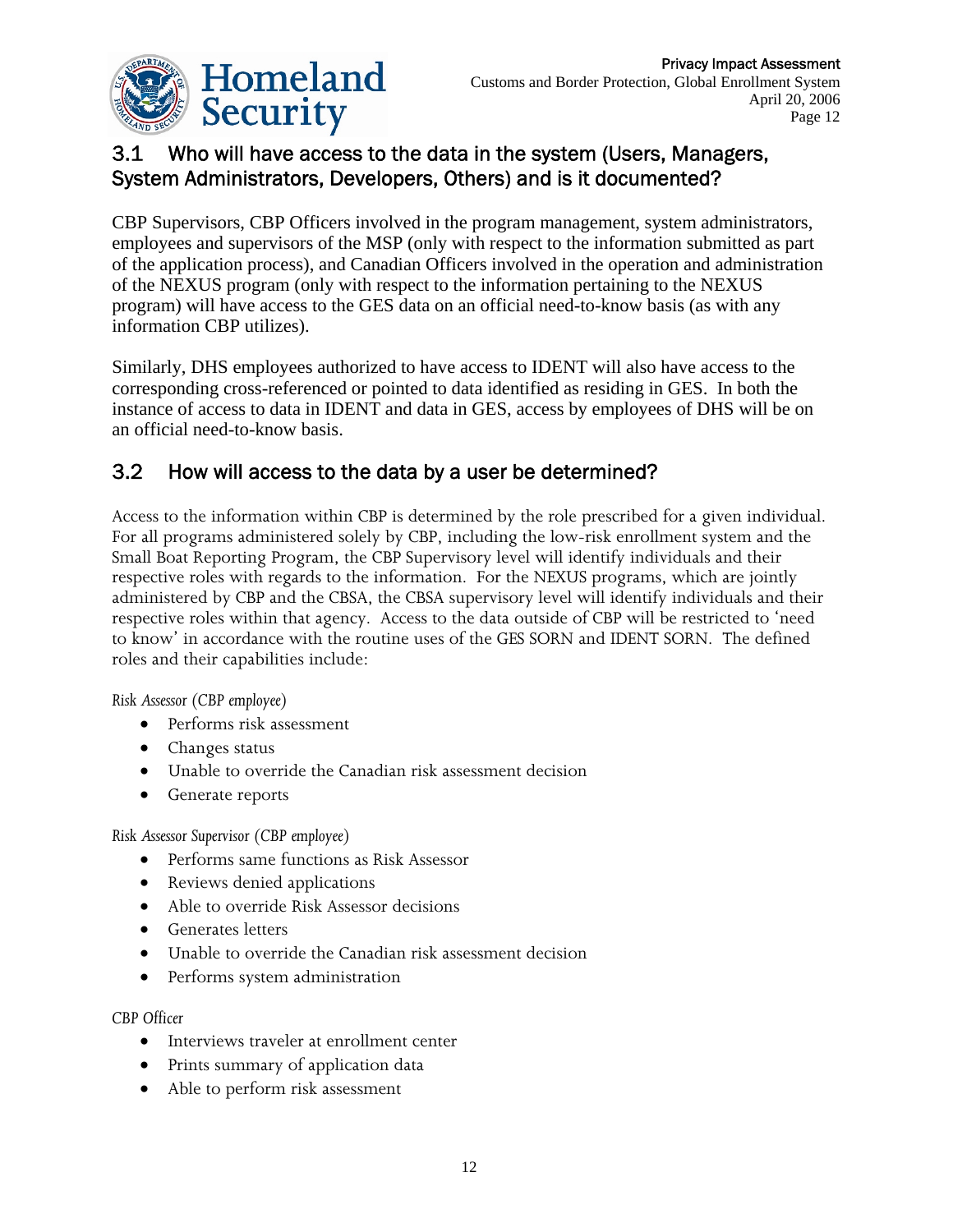#### Privacy Impact Assessment



Customs and Border Protection, Global Enrollment System April 20, 2006 Page 13

- Captures traveler's biometrics
- Scans traveler's documents
- Performs IDENT Search and Enroll (S&E)
- Changes status
- Unable to override the Canadian risk assessment decision
- Issues RFID
- Generates reports

*Local System Control Officer (LSCO) (CBP employee)* 

- Performs same functions as Officer
- Reviews denied applications
- Reviews revoked participants
- Able to override Officer decisions
- Performs system administration

#### *IDENT User (DHS employee)*

- Generates reports on GES information within IDENT
- Performs IDENT S&E on forwarded GES information
- Performs risk assessment on forwarded GES information

#### *Canadian Officer*

- Interviews Nexus traveler at enrollment center
- Prints summary of application data from forms provided by traveler
- Captures traveler's biometrics
- Scans traveler's documents
- Changes status
- Issues RFID

#### *Managed Service Provider (non-government)*

• Transfers application information from submitted application to System data pertaining to individual

• Collects and records payment information

### 3.3 What controls are in place to prevent the misuse (e.g. browsing, expired privileges, etc.) of data by those having access?

Access to GES data is controlled through administrative passwords and restrictive rules regarding access to the CBP Intranet as well as the database itself. In addition, the users are limited to the roles defined for their use of the system.

Access to IDENT, and thus, GES data stored there, is controlled through administrative passwords and restrictive rules regarding access to the database. In addition, users are limited to the roles defined for their use of the system.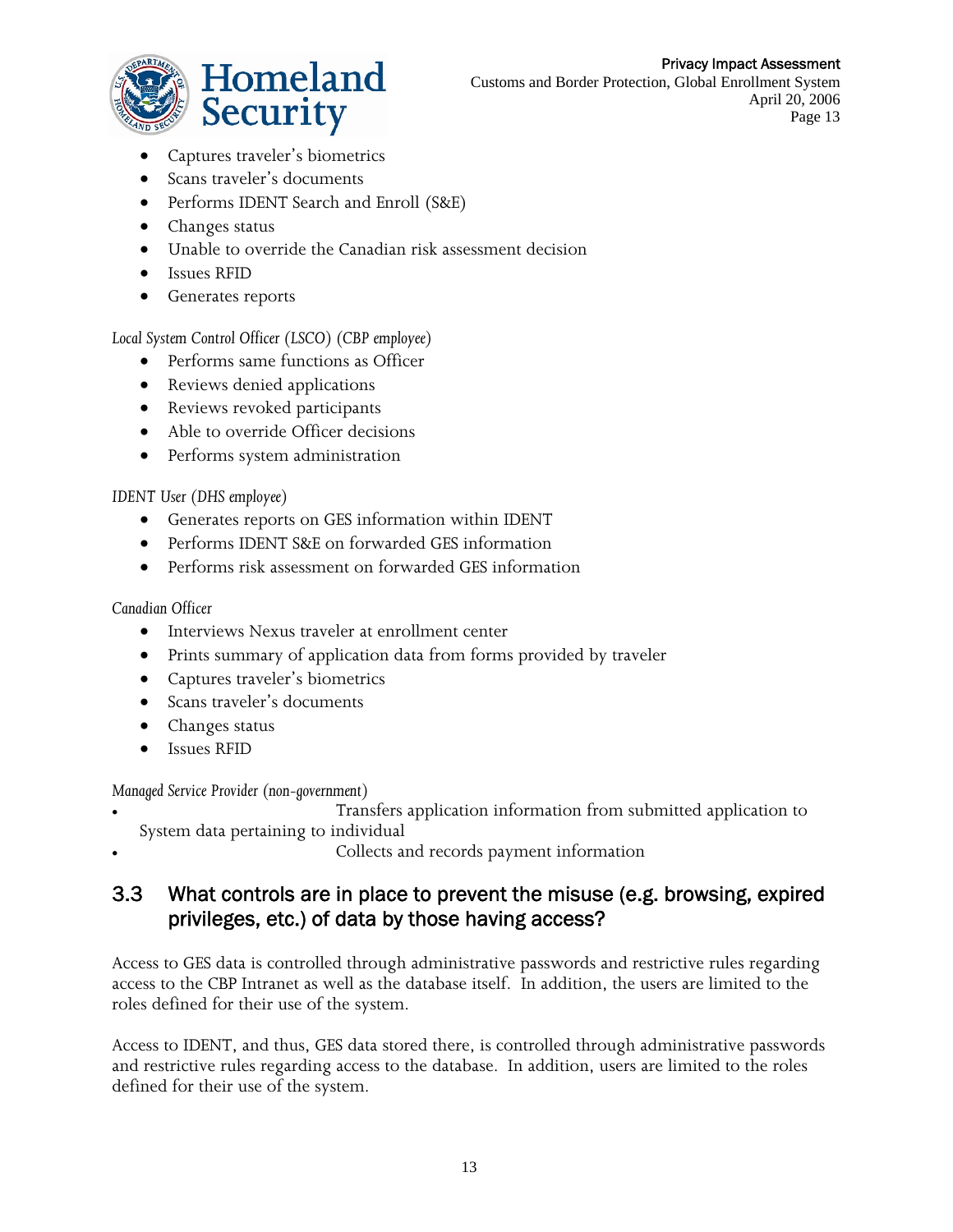

### 3.4 Do other systems share data or have access to data in this system? If yes, explain. Include a discussion of who will be responsible for protecting the privacy rights of individuals affected by the interface?

The ten fingerprints collected during the enrollment process are shared with the FBI for initial vetting. CBSA shares biographic and biometric data with CBP related to the NEXUS programs. CBSA receives the application data from all applicants and initially processes the information for enrollment consideration. Once approval is granted, CBSA forwards the data to CBP for enrollment consideration if found to be low-risk (CBP can still deny an applicant based upon U.S. information) and stored in GES. The data is provided to CBP, but not by means of a direct link between GES and any Canadian IT system. Otherwise, the information with GES and IDENT are not shared outside of the border crossing environment controlled by CBP.

### 3.5 Will other agencies share data or have access to data in this system (International, Federal, State, Local, Other)?

With the exception of the CBSA identified under User Roles in response to question 2 of section 3 above, and sharing of the ten fingerprints with the FBI for initial vetting, no other international, Federal, state, or local systems have access to GES. There may be instances where reports from GES are requested by one or more of these systems. Data sharing would be done on a case-by-case basis and would have to be supported by an MOU between CBP and the requesting Federal, state or local organization. In the case of an international request, DHS/CBP may participate in international negotiations or formalize an agreement giving access to GES under the information sharing process. The same would be true with respect to information in IDENT obtain from GES.

### 3.6 How will the data be used by these other agencies?

With regard to the possible sharing of the data on a case-by-case basis, the use of the data will be restricted by both the approved uses and the restrictions regarding confidentiality of information contained in either the letter authorizing exchange of the information or the respective MOU. GES and IDENT may also share information with other federal, state, local, tribal, and foreign law enforcement partners to accomplish common goals through data sharing agreements that address privacy and security concerns, as well as operational requirements.

### 3.7 Who is responsible for assuring proper use of the data by other agencies?

If and when a data sharing opportunity arises, all data usage will be controlled by an MOU with the requesting agency.

### 3.8 How will the system ensure that other agencies only get the information they are entitled to?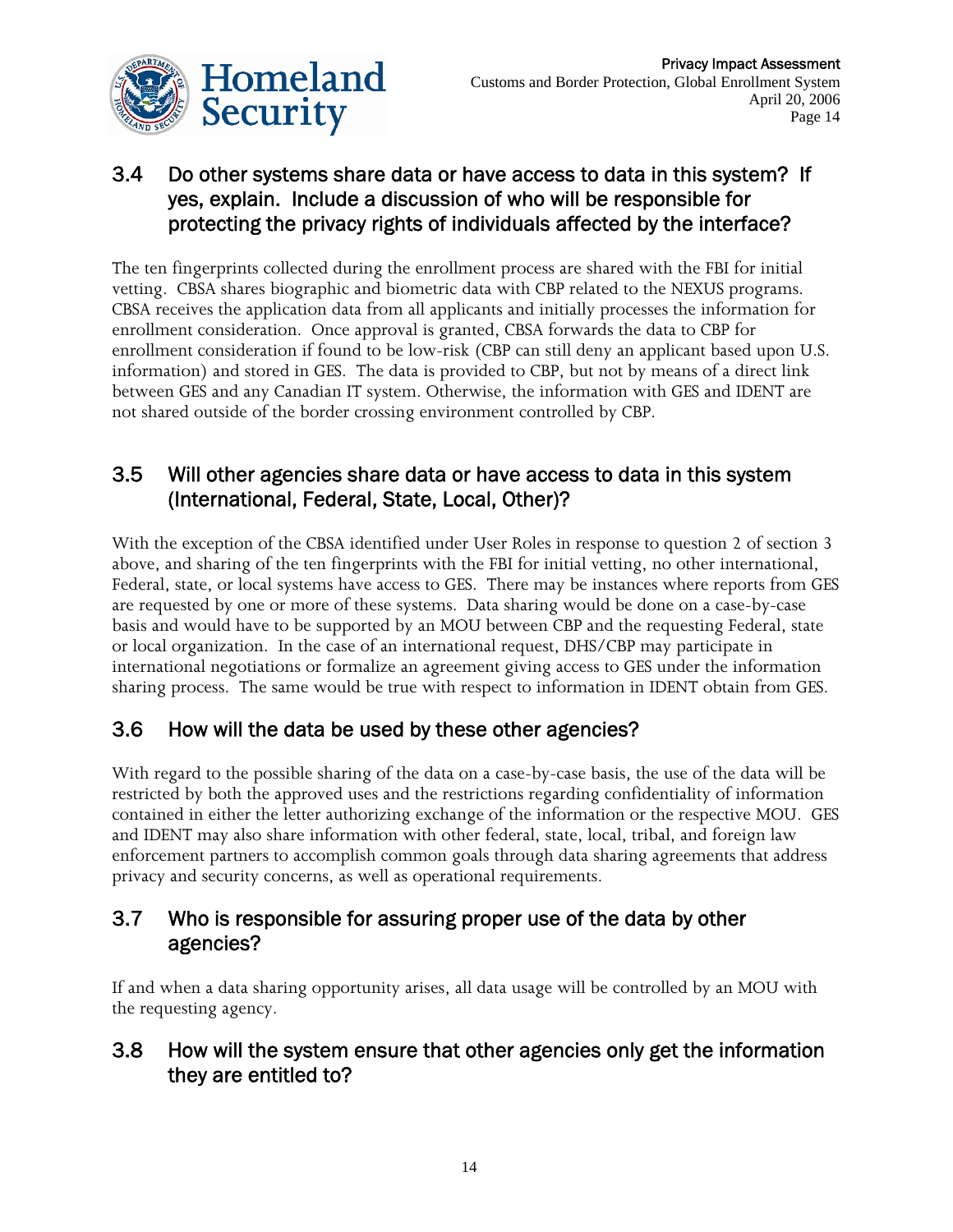

CBP personnel who have the appropriate role-based access to the data will compile the requested information. The compiled data will be screened by a CBP Supervisor to ensure that it contains only the data that the MOU stipulates may be shared with the requesting agency.

# Section 4 – Maintenance of Administrative Controls

### 4.1 Are the data secured consistent with agency requirements under the Federal Information Security Management Act? Specifically:

The GES was subject to Certification and Accreditation by the Department of Justice, consistent with the development of GES under the former Immigration and Naturalization Service. At the time that GES was transferred to CBP this C&A covered the system. Presently, CBP is preparing GES for review under its own separate C&A to ensure its compliance with FISMA. Until this review is completed, GES relies upon its former Department of Justice C&A. The GES security plan is under development and a C&A will be scheduled after its completion.

### 4.1.a. Affirm that the agency is following IT security requirements and procedures required by federal law and policy to ensure that information is appropriately secured;

Currently not applicable.

4.1.b. Acknowledge that the agency has conducted a risk assessment, identified appropriate security controls to protect against that risk, and implemented those controls;

Currently not applicable.

### 4.1.c. Describe the monitoring/testing/evaluating on a regular basis to ensure that controls continue to work properly, safeguarding the information, and

Currently not applicable.

### 4.1.d. Provide a point of contact for any additional questions from users.

Additional information is available from Sandra Scott, GES Program Manager, Office of Field Operations, Border Security and Facilitation, 1300 Pennsylvania Ave., NW, Room 5.3-14, Washington, DC 20229, (202) 344-2548.

### 4.2 If the system is operated in more that one site, how will consistent use of the system and data be maintained in all sites?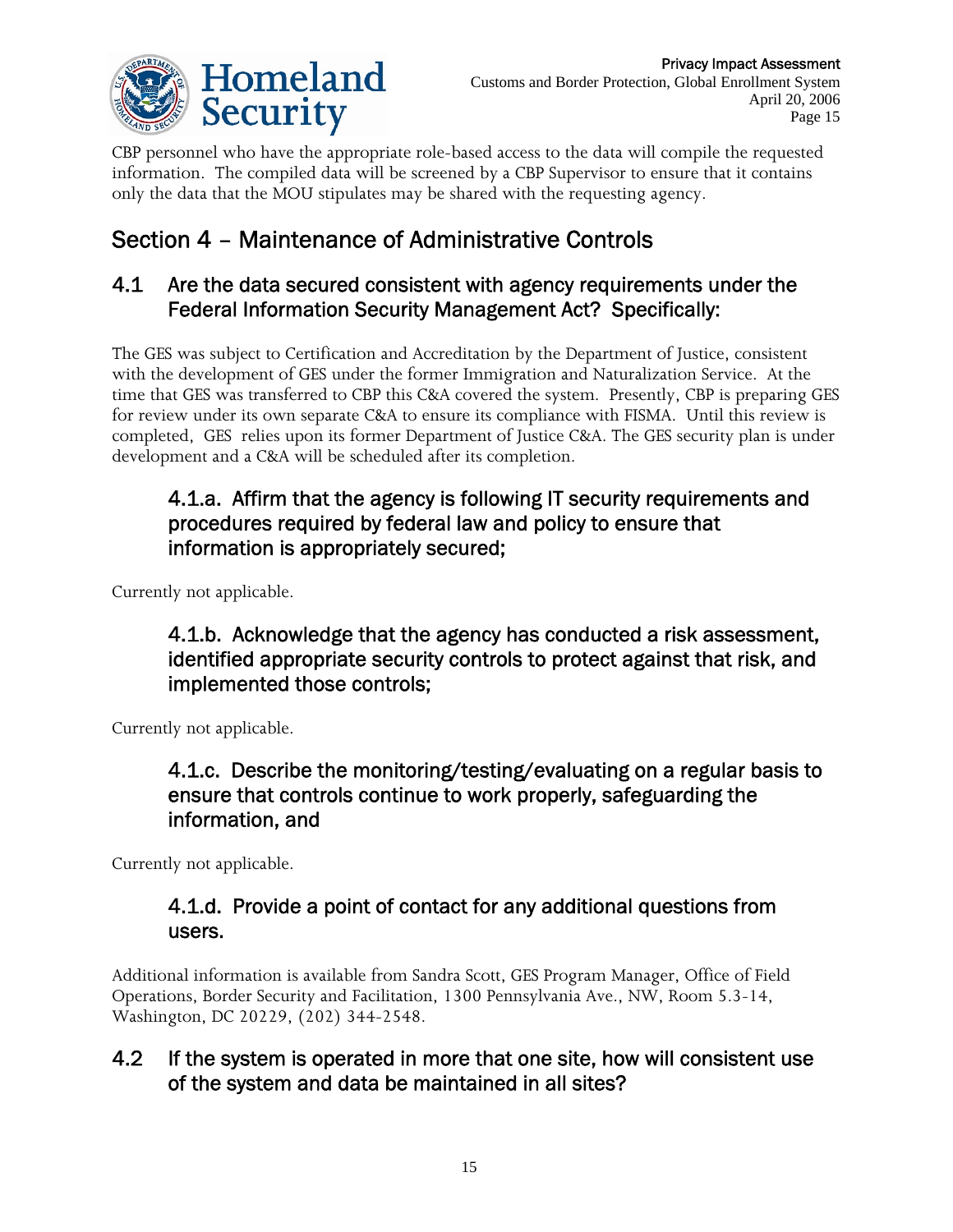

The system is only operated at the National Data Center (NDC). All access is directly linked to the database at the NDC.

### 4.3 What are the retention periods of data in the system?

 CBP is working with the U.S. National Archives and Records Administration (NARA) to develop a retention schedule for these records that will be more closely aligned with program requirements. A similar review is also being undertaken by the U.S. VISIT program office in conjunction with NARA to determine the appropriate retention period for biometric information maintained in IDENT. The previous retention period for data contained in GES when that system resided in the former Immigration and Naturalization Service stated that: (a) all records would be destroyed three years after the dedicated commuter lane permit expires or three years after the denial of an application or removal of an individual from the program; and (b) litigation records will be destroyed three years after resolution or court decision.

### 4.4 What are the procedures for expunging the data at the end of the retention period and are these procedures documented?

Data is expunged in one of two ways: hard copy or physical data, such as application information and physical copies of submitted versions of the I-823, are destroyed by shredding within a reasonable time following verification of the MSP's entry efforts and the applicant interview (the reasonable time is subject to further clarification following completion of the record retention review by both CBP and NARA); electronic data is expunged through erasure of magnetic media in conformance with FIMSA standards—again, the timeframe for this destruction is dependent upon the aforementioned retention review.

### 4.5 Will the system provide the capability to monitor individuals or groups of individuals? If yes, explain.

Through the border crossing records collected on enrollees, the system will maintain information on the border crossing habits of an individual or group of individuals.

### 4.6 What controls are in place to prevent unauthorized monitoring of individuals or groups of individuals?

The controls consist of applying password and role-based access capabilities to pre-cleared personnel. In addition, CBP personnel are subject to periodic refresher training on system access rights and responsibilities. Lastly, CBP performs routine audits of access by CBP personnel to ensure compliance with internal CBP access procedures. CBP employees found to have engaged in unauthorized access to CBP systems are subject to disciplinary action that could result in criminal penalties and/or loss of job.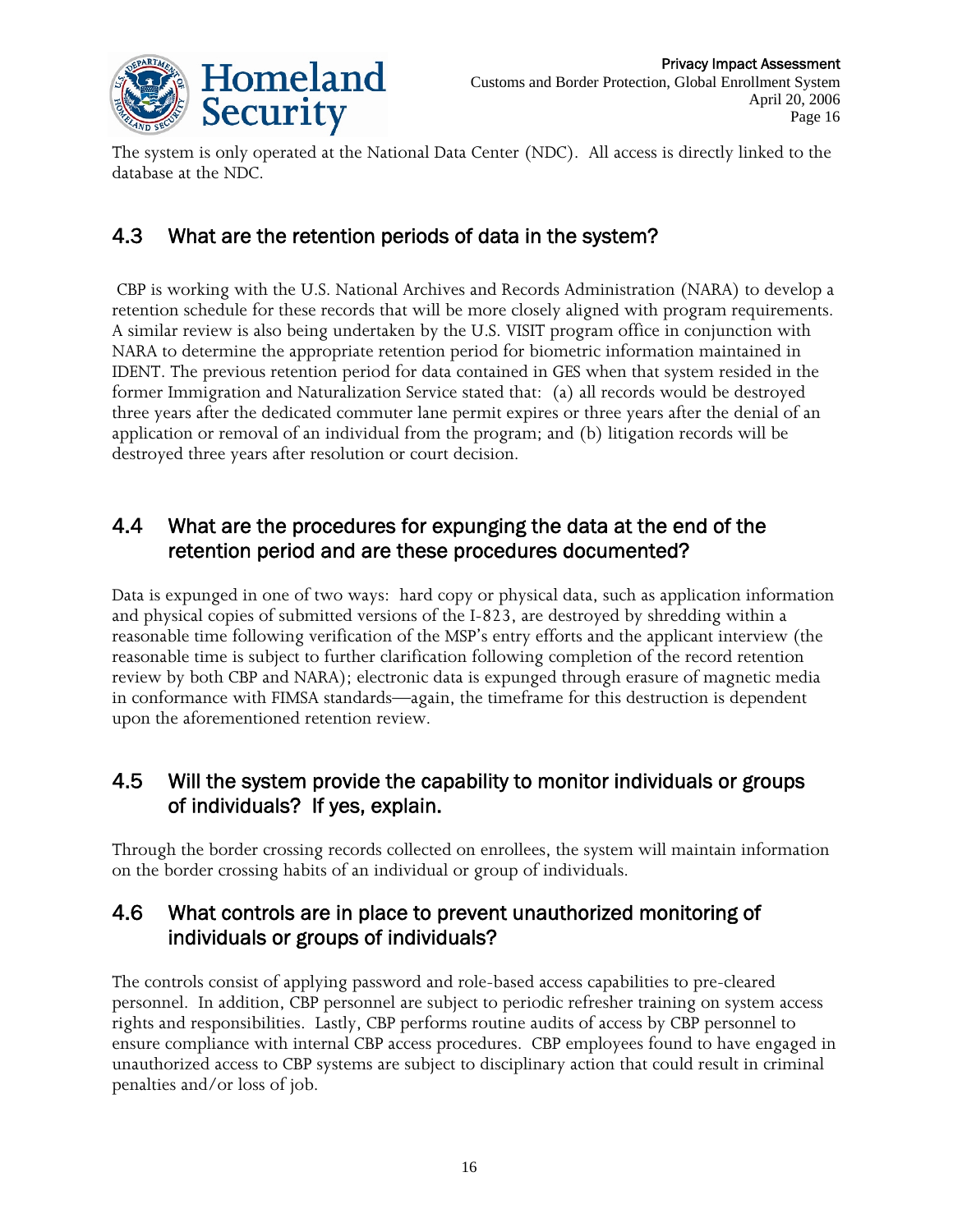

## 4.7 Under which Systems of Record Notice (SORN) does the system operate? Provide Number and Name.

GES was published as a System of Records by the former Immigration and Naturalization Service, U.S. Department of Justice (System Number: Justice/INS – 017, 62 FR 11919, March 13, 1997). As the successor to the immigration functions of the former INS, CBP now manages the GES SORN, which also covers the current SENTRI program. CBP is presently amending the GES SORN to reflect the transition of GES into the Department of Homeland Security and the enhanced capability described in this document. IDENT (Enforcement Operational Immigration Records [ENFORCE/IDENT]) was re-published as a System of Records by the Department of Homeland Security (System Number: DHS/ICE-CBP-CIS-03, 68 FR 69414, December 12, 2003) to address the collection of information supporting the U.S. VISIT program. Separately, the IDENT SORN is also being amended and republished to reflect changes described in this document.

# Section 5 – Decision Analysis

### 5.1 Did you evaluate competing technologies on their privacy handling capabilities? If yes, explain.

Yes, CBP evaluated the relative merits of maintaining GES as a series of standalone systems resident at the respective ports of entry where the enrollees submitted their applications as compared to placing the system in a national database accessible from all ports of entry. From a system architecture perspective CBP found that privacy and security were enhanced by moving to a national database maintained at a secure facility as opposed to a local system maintained at a port and subject to varying security precautions. From a user access perspective CBP found that data in the national database was exposed to greater access by CBP authorized users, although CBP does not believe that this degrades privacy protection because of the training, auditing, and uniformity of procedures, including role-based access, employed to ensure limited, "need to know" access of information in national databases by CBP users. Separately, CBP determined that the benefit in utility derived for the enrollee from a national database would far outweigh the potential degradation in privacy resulting from greater possible user access.

### 5.2 Were any choice changes made to system architectures, hardware, software, or implementation plans as a result of doing a PIA? If yes, explain.

Yes, as part of the decision to migrate GES data from local standalone databases to a national system, CBP determined that it would be necessary to validate the local data before placing it in the national system. CBP performs a screening of the data similar to the checks performed on new enrollee data prior to loading the data obtained from local databases into the national database. This validation of the data permits all the data collected in the national system to be similarly reliable and subject to the same or related sources for verification.

In summation, the primary risks to privacy posed by the migration of GES to a national database are the accuracy of the data and the expanded CBP user access to any one individual's information.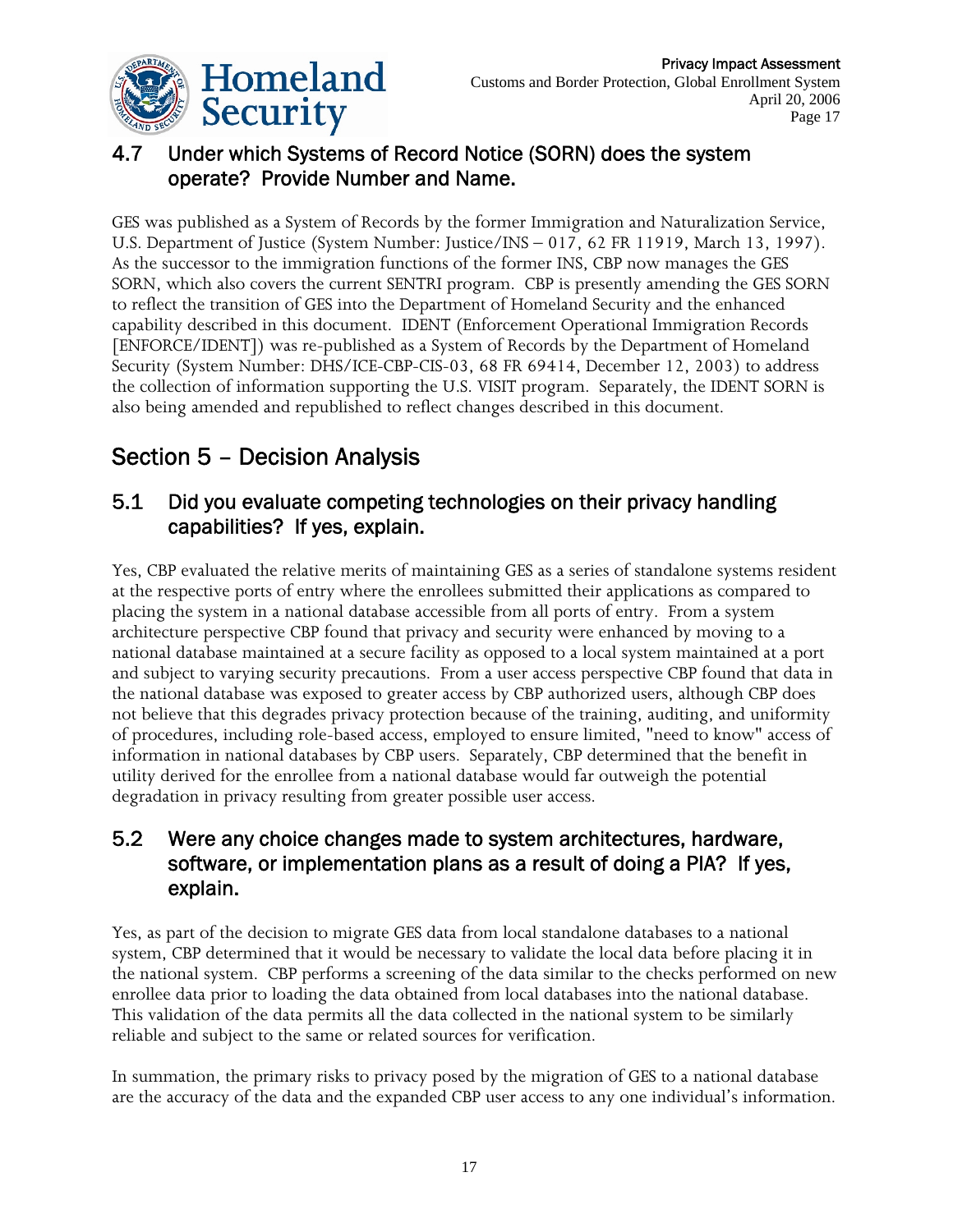

These risks are principally mitigated through uniform enrollment procedures created under the national system and through the regular training and auditing to which all users of CBP national systems are subject. The uniform procedures for collecting the data ensure that the same type of information is collected from all individuals and that the manner of collection is consistent. With regard to training and auditing, CBP is able to control, centrally, access to its national systems, which allows for the implementation of uniform procedures in data handling.

#### For questions or comments, please contact:

Laurence Castelli, Chief, Privacy Act Policy and Procedures Branch, Office of Regulations and Rulings, CBP, (202) 572-8712.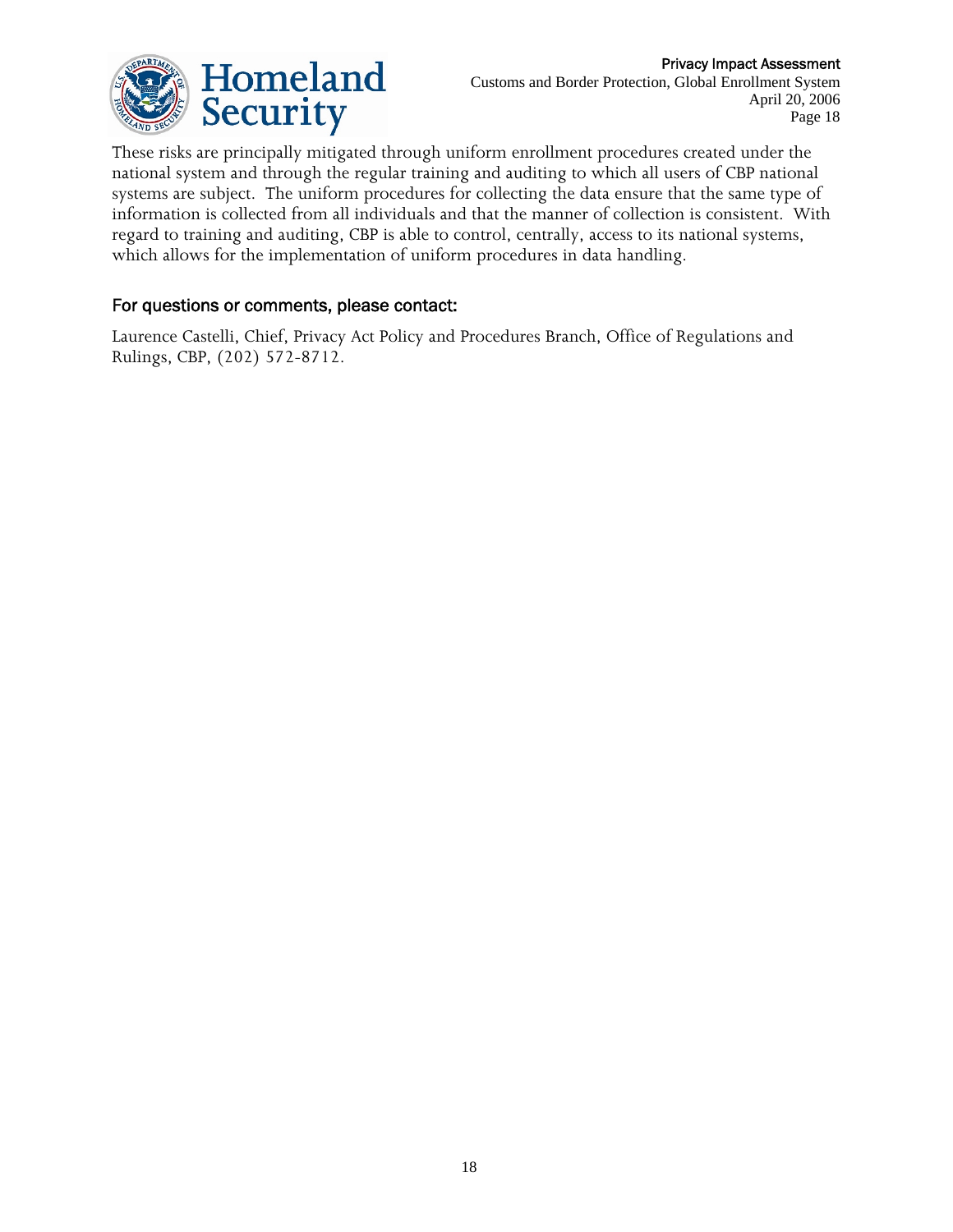

Homeland Security

**Appendix 1** 

List of Existing Trusted Traveler Programs that will be incorporated into the new design for CBP's Global Enrollment System.

Currently, CBP has approximately 200,000 travelers registered and approved in the following voluntary programs:

- Free And Secure Trade (FAST) for low-risk, commercial cargo shipments at the Northern and Southwest land borders;
- Immigration and Naturalization Service Passenger Accelerated Service System (INSPASS) – for low-risk, international air passengers traveling through Los Angeles, Miami, Newark, New York, San Francisco, and Washington-Dulles airports, as well as the U.S. preclearance sites at the Vancouver and Toronto, Canada airports.
- NEXUS Highway for low-risk drivers and passengers on the Northern border;
- NEXUS Air for low-risk, U.S. and Canadian air passengers traveling between the two countries through Vancouver Int'l Airport;
- NEXUS Marine for low-risk, international pleasure boaters in Detroit/Windsor area;
- Secure Electronic Network for Travelers Rapid Inspection (SENTRI) Highway for low-risk drivers and passengers at the Southwest land border;
- SENTRI Pedestrian for low-risk pedestrians at the San Ysidro land border crossing;
- Remote Port Entry Program (RPEP) for low-risk, remote border crossers along the U.S.-Canada border; and
- Pre-enrolled Access Lane (PAL)- for low-risk drivers and passengers at Border Patrol checkpoints on the Southern border.